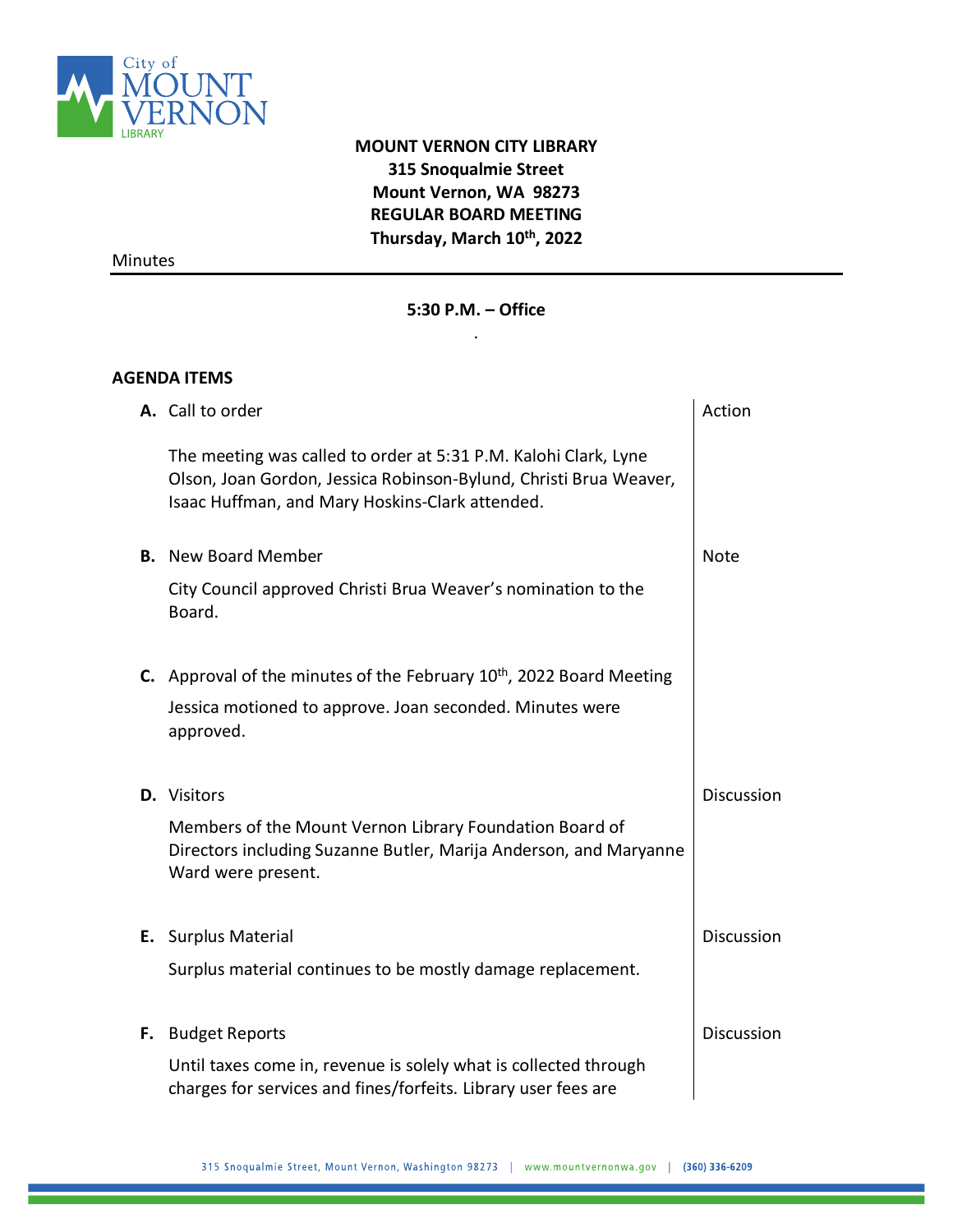currently ahead of budget. Replacement fees are still a budget item. We will look to zero them out in next year's budget so we can turn around and purchase replacements without using the book budget. The Bichler Endowment check was received but the amount was incorrect, so we are waiting for updated check.

Expenditures should be around 16% at this time of year. Due to a high deductible health care VEBA account deposit each January that expense line is over, but it will balance out. A consultant for the new library building will be charged each month in the professional service budget line. Capitalized spending is slow to start as we are evaluating non print purchases in particular DVDs.

**G.** Statistics

Statistics continue to trend upwards. There have been 800 new resident cards 600 of which are student cards. We are on pace to have 1,000 student cards by the end of the month. There is a correlation to student card applications with Andrea's school visits. There was a doubling of DVDs checkouts in both Adult and YS. We are looking into circulating streaming equipment such Roku Sticks. As for programming, Storytime attendance is robust. We are looking at programming for adults.

- **H.** Director Report
	- a. Updates

Six million in funding (4M State and 2M Federal) for the Library Commons project was received. The letter writing campaign was successful and it was heartening to see the amount of community support. The Mayor is taking the lead on the RAISE Grant application which is due on April 15<sup>th</sup>. They are ready to start permitting by the end of March and hope to break ground in September/October.

b. New Employees/Management Structure

We are almost fully staffed. A member of the Outreach department gave notice so we will open the search again. There is currently vertical diversity in the library staff which is representative of the community. The hiring process is long and can be difficult as we lose candidates by the time we make an offer. The City completed a salary survey and has recommended that the Librarian position be changed to Library Supervisor and become exempt. We have resumed a weekly management meeting and are focusing on improving communication and collaboration between managers and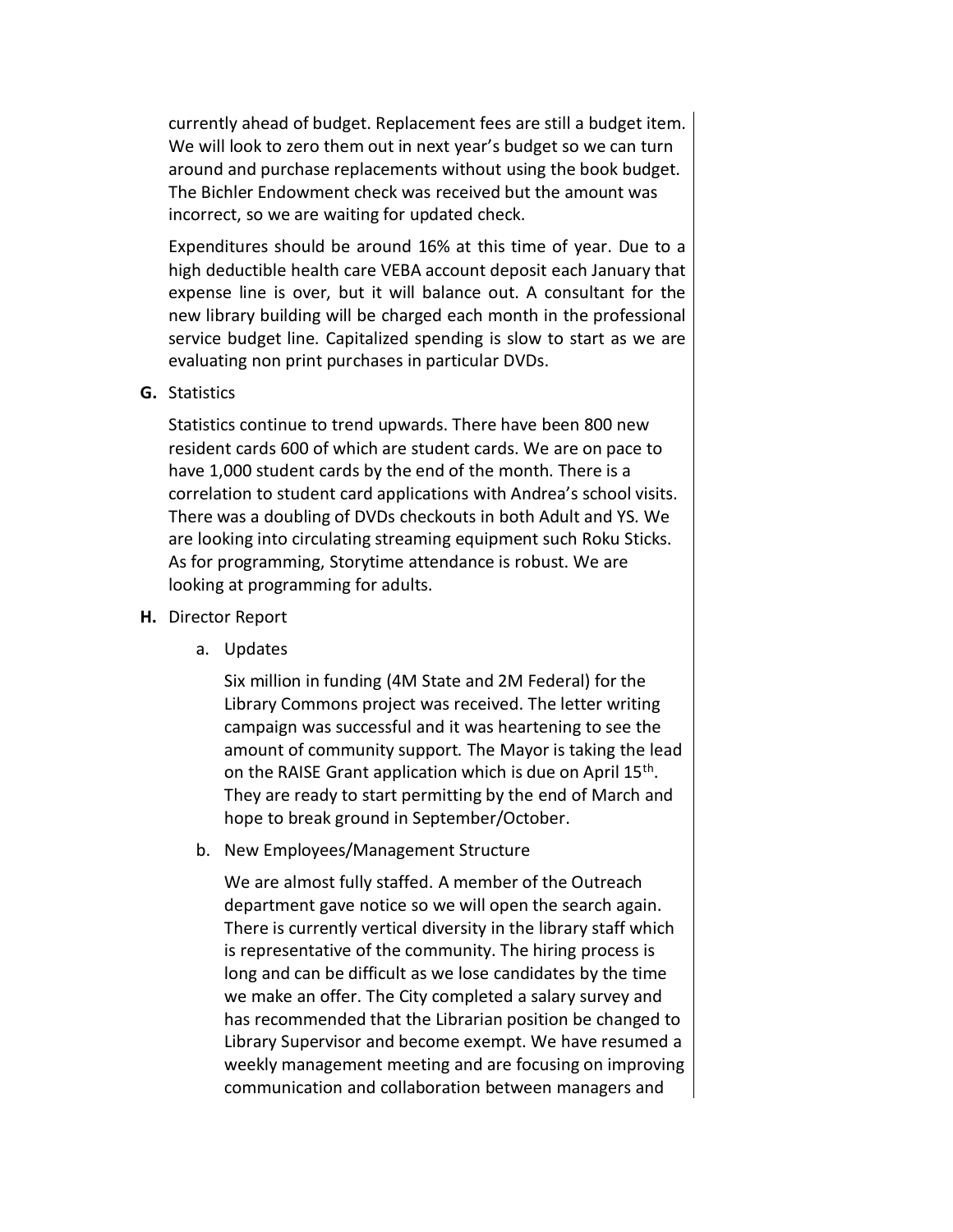between managers and staff as well as highlighting the positive.

c. End of Mask Mandate

Over the next six to eight weeks, we will slowly transition to pre-pandemic arrangements including adding seating, computers, charging, and removing plexiglass. We will continue to have masks available to patrons and staff and continue to offer curbside pick-up. We have seen a solid return of patrons under 14 and families but a large chunk of 50+ patrons have not returned. It was suggested that we post pictures of the library on the website and social media with people both masked and unmasked.

- **I.** Decisions
	- a. Customer Service Policy

The Board approved the policy at the last meeting. Since we talk about privacy and confidentiality in the ethics section of the policy, it was suggested that we create a privacy area by the computer code station to facilitate said privacy.

b. Volunteer Policy

The Principles for Success section of the policy contains some value statements rather than policy, so the Board suggested some changes. The policy is also missing age requirements/parental consent information for minors. Isaac will consult with the city attorney and add to policy. Once updated, Isaac will resend to the Board for review.

- **J.** Around the Table (trustee comments/questions)
	- a. There was a comment that the placement of new adult fiction in the stacks makes it difficult to browse. This led to a discussion about new adult non-fiction and how moving the displays around increases checkouts. We need to build a relationship between an audience and the collection. To do so, we need to use analytics to understand what is checking out. Market research is also part of this process.
	- b. Lyne complimented the landscaping, likes that the seed library is back, and asked about the book sale.
	- c. Jessica shared that the Boy Scouts have officially approved the book sale as an Eagle Scout project. It will take place on

### Report/Discussion

### **Discussion**